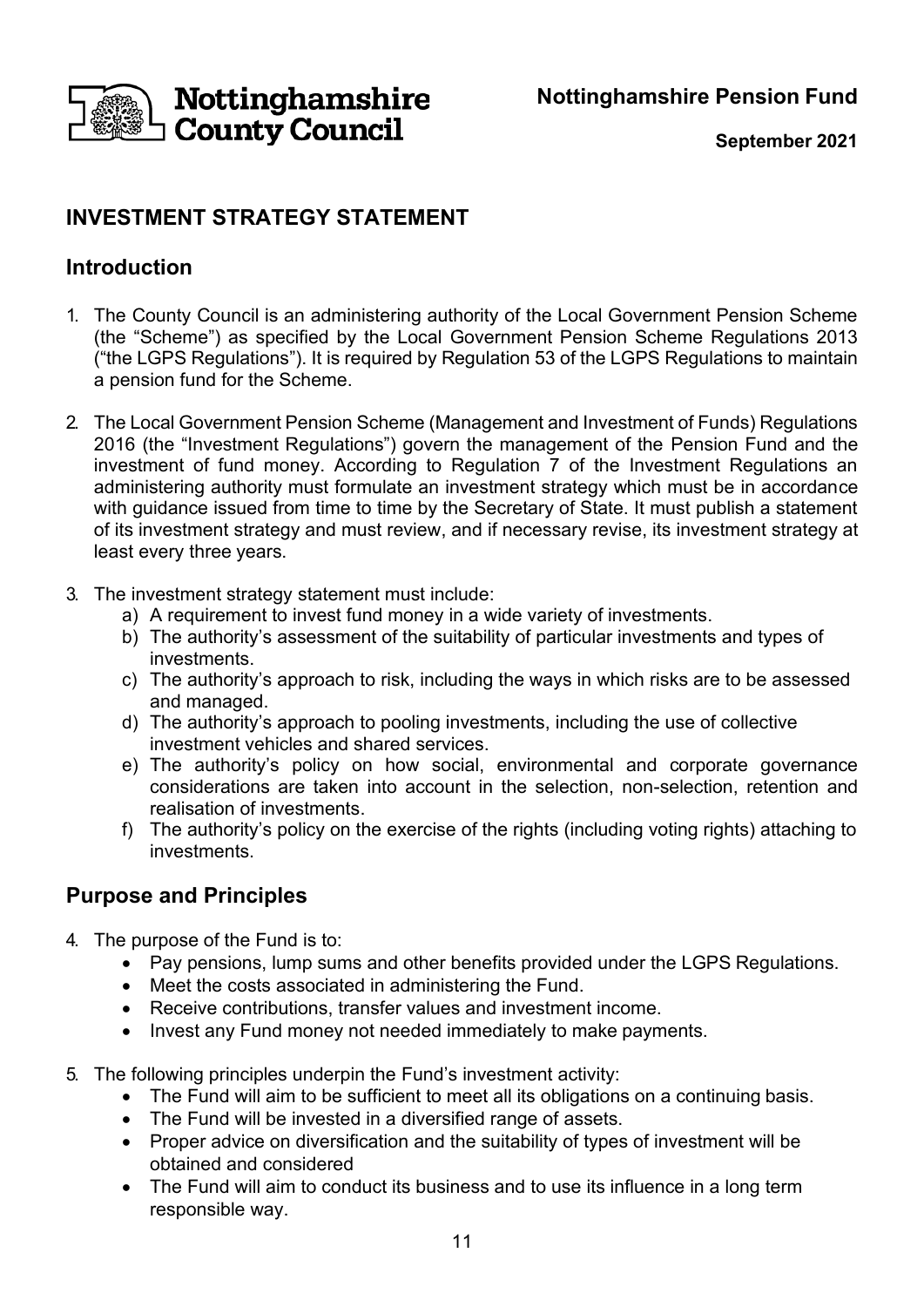## **Key Parties**

6. The key parties involved in the Fund's investments and their responsibilities are as follows.

#### **The Administering Authority**

- 7. The Administering Authority for the Pension Fund is Nottinghamshire County Council. Under the terms of the Council's constitution, the functions of the Council as administering authority are delegated to the Nottinghamshire Pension Fund Committee. The full governance arrangements of the Fund are detailed in the Fund's Governance ComplianceStatement.
- 8. The members of the Committee are not trustees (as the LGPS is a statutory scheme) but do have fiduciary duties towards the scheme members and employers.

#### **LGPS Central**

9. LGPS Central ("the Pool") is the asset pool which Nottinghamshire Pension Fund jointly owns with seven other LGPS funds in order to meet the government's criteria for investment reform issued in November 2015. The Pool has obtained FCA authorisation and manages collective investment vehicles on behalf of the participating funds.

#### **Committee Members**

- 10. The Committee Members recognise their full responsibility for the oversight of the Fund and operate to a Code of Conduct. They shall:
	- Determine the overall asset allocation and investment strategy of the Fund.
	- Determine the type of investment management to be used and, until funds are transferred to the Pool, appoint and dismiss the main fund managers.
	- Receive regular reports on performance from the main fund managers and question them regularly on their performance.
	- Receive independent reports on the performance of fund managers on a regular basis.
	- Be encouraged to receive suitable training to help them discharge their responsibilities and attend such training courses, conferences and meetings that deliver value for money to the Fund.
	- Approve and monitor the Fund's approach to responsible investment and the financial risks of climate change.

#### **Chief Finance Officer**

- 11. Under the Council's constitution, the Service Director (Finance, Infrastructure & Improvement) is designated the Council's Chief Finance Officer (also known as the Section 151 Officer). The Group Manager (Financial Services) is the deputy Section 151 Officer. Financial Regulations specify that the Section 151 Officer is responsible for arranging the investment of the Pension Fund. Day to day implementation of investment arrangements is delegated to the Senior Accountant (Pensions & Treasury Management).
- 12. Authorised signatories for execution of pension fund investments (including signing on behalf of Pension Fund investments) are:
	- Service Director (Finance, Infrastructure & Improvement)
	- Group Manager (Financial Services)
	- Senior Accountant (Pensions & Treasury Management)
	- Investments Officer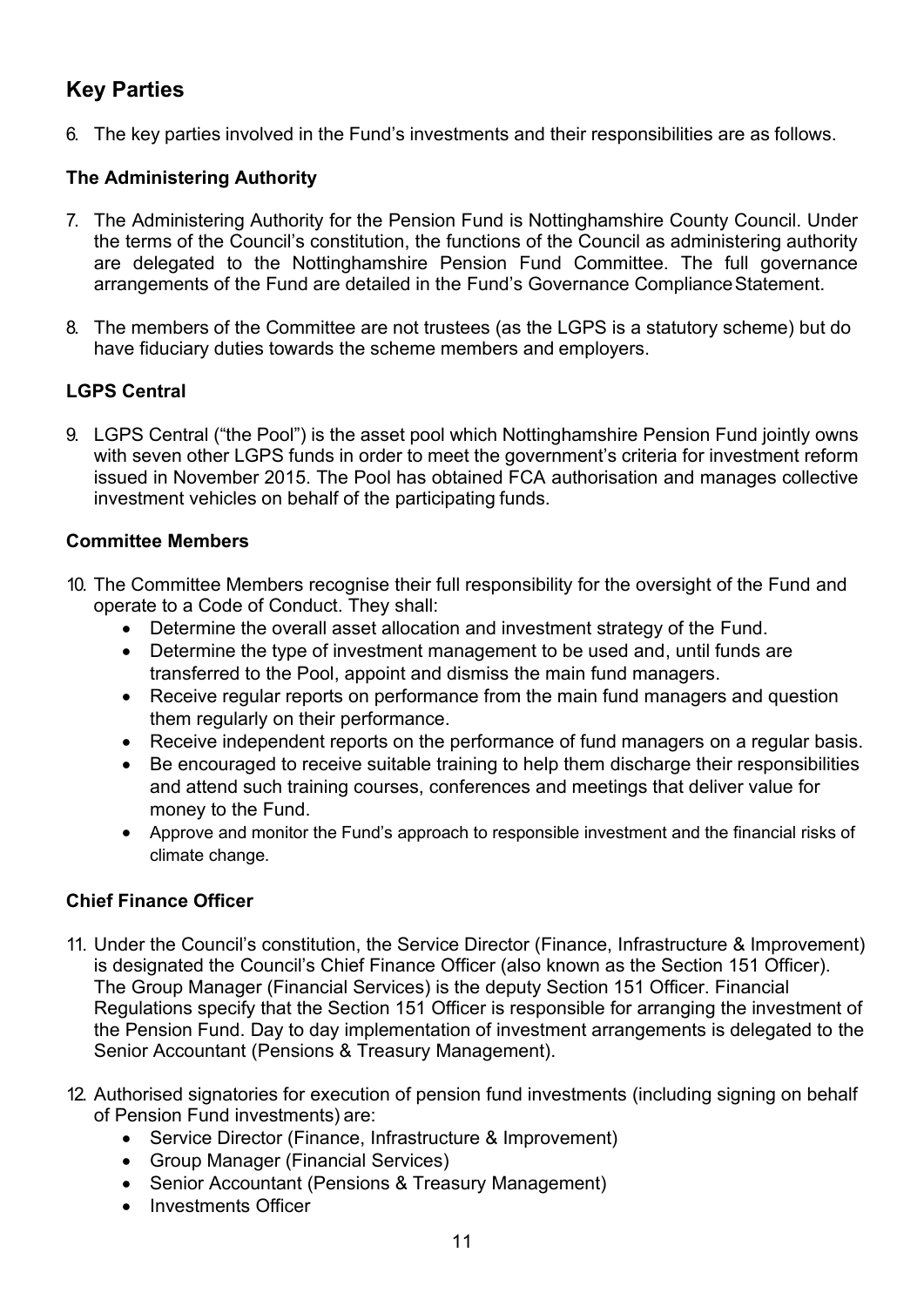13. Representatives of the Service Director (Finance, Infrastructure & Improvement) provide advice to Committee members and attend meetings of the Nottinghamshire Pension Fund Committee as required.

#### **Independent Adviser**

- 14. The Fund has an Independent Adviser who attends meetings of the Nottinghamshire Pension Fund Committee and Pensions Working Party as required. This is considered best practice in accordance with the requirements for "proper advice" in the governing regulations. The Independent Adviser is appointed by the Administrating Authority following appropriate consultation with the Committee.
- 15. The independent adviser is engaged to provide advice on:
	- The objectives and policies of the Fund.
	- Investment strategy and asset allocation.
	- The Fund's approach to responsible investment.
	- Choice of benchmarks
	- Investment management methods and structures.
	- Choice of managers and external specialists.
	- Activity and performance of investment managers including the Pool and the Fund.
	- The risks involved with existing or proposed investments.
	- The Fund's current property portfolio and any proposals for purchases, sales, improvement or development.
	- New developments and opportunities in investment theory and practice.
	- Amendment and review of statutory policy documents.

### **Asset Allocation**

- 16. It is widely recognised that asset allocation is the most important factor in driving long term investment returns. The balance between different asset classes depends largely on the expected risk/return profile for each asset class and the target return for the Fund. It is also recognised that investment returns play a significant role in defraying the cost of providing pensions by mitigating the contributions required from employers.
- 17. Employers contributions are determined as part of the regular actuarial valuation of the Fund. Historically these have taken place every three years and the last valuation took place as at March 2019. The actuarial valuation involves a projection of future cash flows to and from the Fund. Its main purpose is to determine the level of employers' contributions that should ensure that the existing assets and future contributions will be sufficient to meet all future benefit payments from the Fund. This is the main funding objective as set out in the Funding Strategy Statement.
- 18. The Fund Actuary estimates the future cash flows which will be paid from the Fund for the benefits relating to service up to the valuation date. They then discount these projected cash flows using the discount rate to get a single figure for the value of the past service liabilities. This figure is the amount of money which, if invested now, would be sufficient to make these payments in future provided that the future investment return was equal to at least the discount rate used.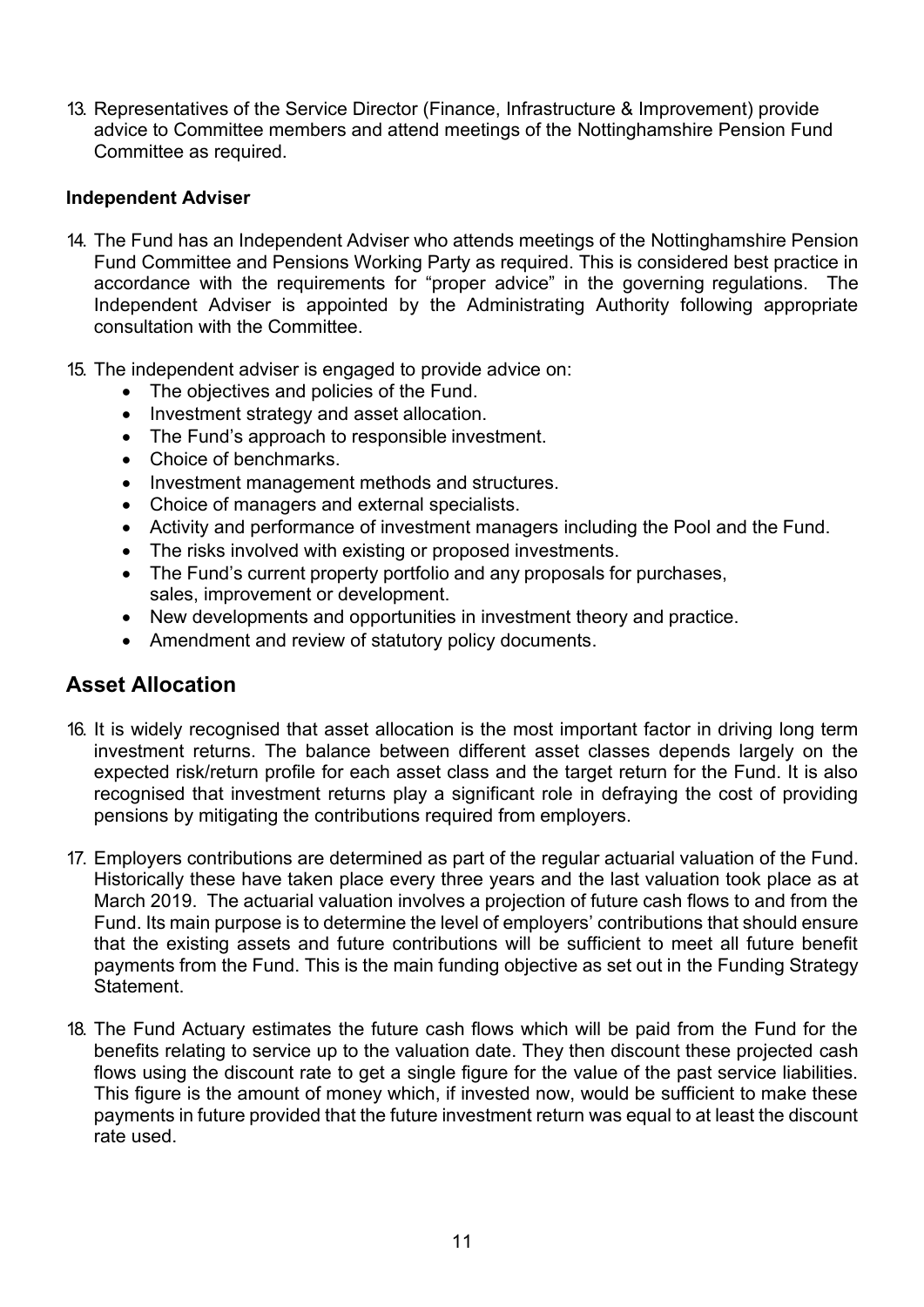19. The discount rate is based on the expected long term future investment returns from various asset classes. Based on the March 2019 valuation, these are as follows:

| <b>Asset class</b>        | Expected return (p.a.) |
|---------------------------|------------------------|
| <b>Equities</b>           | 6.7%                   |
| Gilts                     | 1.7%                   |
| Other bonds               | 2.6%                   |
| Property & infrastructure | 6.1%                   |
| Cash                      | 0.8%                   |
| Inflation linked fund     | 5.6%                   |
| <b>Discount rate</b>      | 4.8%                   |
| <b>Fund Target Return</b> | 5.8%                   |

- 20. At the March 2019 valuation, the Fund was assessed to have a deficit of £405m and a funding level of 93%. Deficit recovery contributions have been certified for the majority of employers but any returns in excess of the discount rate will help to recover the Fund to a fully funded position. The Fund therefore sets its asset allocation to target an annual return rate of 5.8%.
- 21. The agreed asset allocation ranges for the Fund are shown below, along with the Fund's long term strategic target allocations.

| <b>Outcome</b>                      | <b>Asset class</b>                                       | <b>Allocation ranges</b> | <b>Strategic benchmark</b> |     |
|-------------------------------------|----------------------------------------------------------|--------------------------|----------------------------|-----|
| Growth                              | Listed and                                               | 55% to 65%               | 65% FTSE World ex          | 60% |
|                                     | <b>Private Equity</b>                                    |                          | UK. 35% FT Allshare        |     |
| Inflation<br>protection<br>(income) | Property,<br>Infrastructure*<br>and Index<br>linked fund | 18% to 35%               | <b>CPI</b>                 | 28% |
| Income only                         | Fixed income                                             | 5% to 15%                | <b>FTSE UK All Stock</b>   | 10% |
| Liquidity                           | Cash, short<br>term bonds                                | 0% to 10%                | <b>SONIA</b>               | 2%  |

\*The target allocation to infrastructure is 8%.

- 22. This asset allocation is aimed at achieving appropriate returns to meet the Fund Target Return within acceptable risk parameters. The Fund's actual allocation may vary from this according to market circumstances, relative performance and cash flow requirements. The ranges will be kept under regular review and, if it appears likely that these limits might be breached because of market movements, reference will be made to a meeting of the Pensions Working Party for advice.
- 23. The asset allocation currently favours "growth" assets, primarily equities, as they are expected to deliver higher returns to help the Fund achieve the Fund Target Return. The Fund also invests in "income" assets to deliver secure and predictable income over the long term. These may include infrastructure, property and fixed income. Inflation is a long-term risk factor and the Fund explicitly seeks investments in this category which will help to mitigate that. Finally, the Fund allocates to liquid assets such as cash and short-term bonds in order to ensure cash is always available to pay benefits at any time. This allows the Fund to continue to implement a long-term investment strategy.
- 24. The asset allocation is regularly reviewed to consider whether it is appropriate to change the mix of assets. This was last done in January 2021.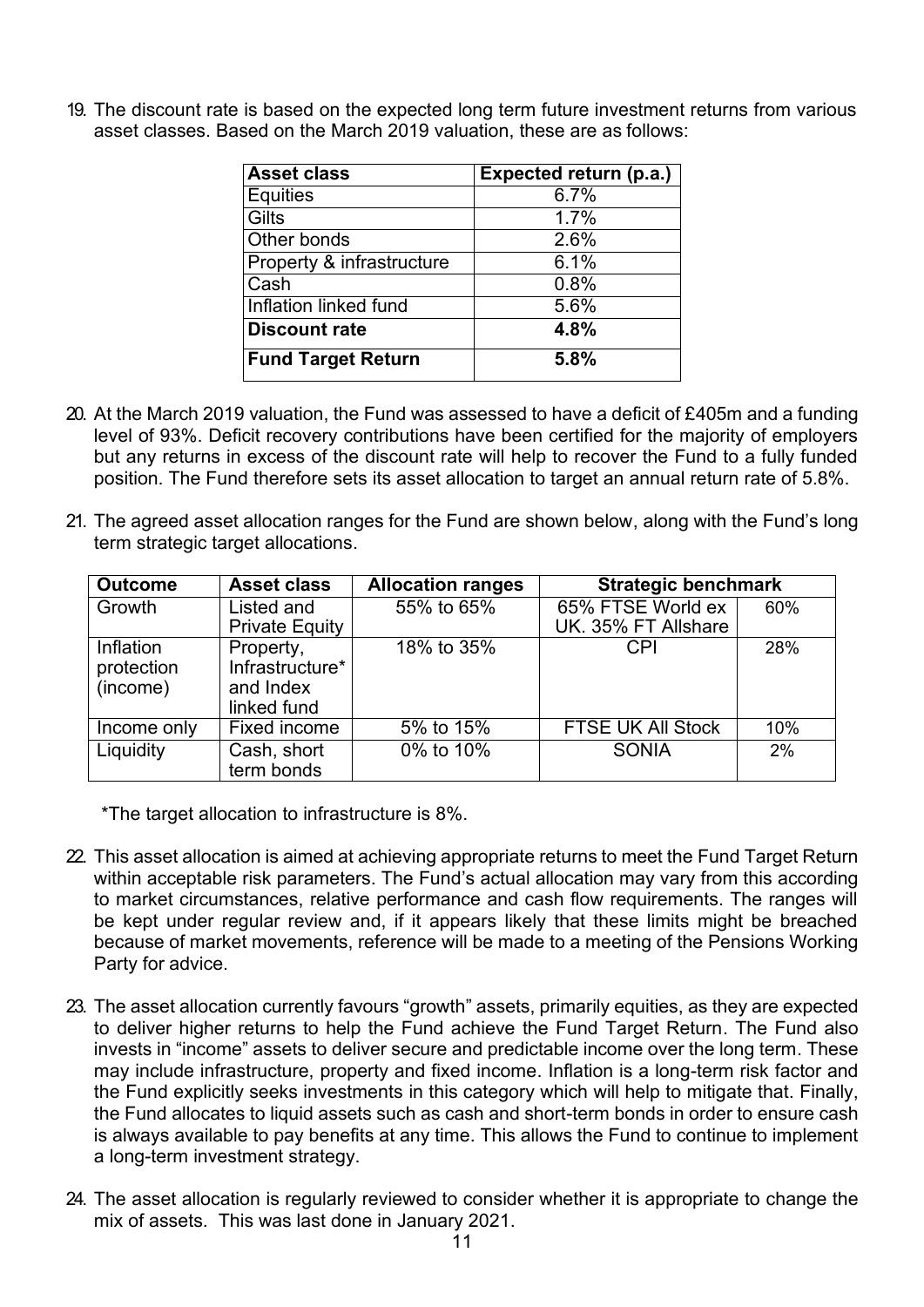## **Investment Strategy**

#### **Requirement to invest fund money in a wide variety of investments**

25. In setting asset allocation to deliver the Fund Return Target the Fund will seek as far as possible to invest in a diversified range of uncorrelated assets in order to reduce the level of investment risk.

#### **Types of investments**

26. Subject to the LGPS regulations on allowable investments the Fund may invest in a wide range of assets and strategies including quoted equity, government and non-government bonds, currencies, money markets, commodities, traded options, financial futures and derivatives, alternative strategies, private equity and debt markets, infrastructure and property. Investment may be made either in-house, indirectly (via funds) in physical assets or using derivatives, or through external managers including the Pool. The fund may use external managers to carry out stock lending while ensuring suitable controls/risk parameters are put in place to prevent losses. Where an asset class/strategy is not expected to help in delivering the risk adjusted investment return required it will not be held.

#### **Approach to investment**

27. The Fund bases its approach to investment on the investment beliefs set out in Appendix A. As the Pool takes over implementation of the investments, some of them will become less relevant to the Nottinghamshire Pension Fund Committee's decisions but they should be seen as the fundamental core of how the Fund's assets are invested.

#### **Approach to risk, including the ways in which risks are to be assessed and managed**

- 28. The risk tolerance of the Fund is agreed with the Nottinghamshire Pension Fund Committee, the investment team and independent adviser through the setting of investment beliefs, funding and investment objectives. The Fund will only take sufficient risk in order to meet the Fund Target Return set out in paragraph 19, currently 5.8%.
- 29. The risks the Fund is exposed to include investment (including the financial risks of climate change), operational, governance, currency, demographic and funding risks. These risks are identified, measured, monitored and then managed. Plans are put in place to mitigate these risks so far as that is possible. Details are given in Appendix B.

#### **Approach to pooling investments**

- 30. The Fund is entering the Pool with the understanding that the pooled investments will benefit from lower investment costs, greater investment capability, improved ability to act as a responsible investor and access to more uncorrelated asset classes. As a better resourced and FCA authorised and regulated investment manager, LGPS Central Ltd is expected to provide improved governance, transparency and reporting giving the Pension Fund assurance that its investment strategy is being carried out effectively.
- 31. It is expected that most of the Fund's assets will be transferred to the Pool over a period of time. The Pool is setting up sub-funds which the Fund and other partners expect to invest in. It is likely that this process will take place over a number of years, with the timing being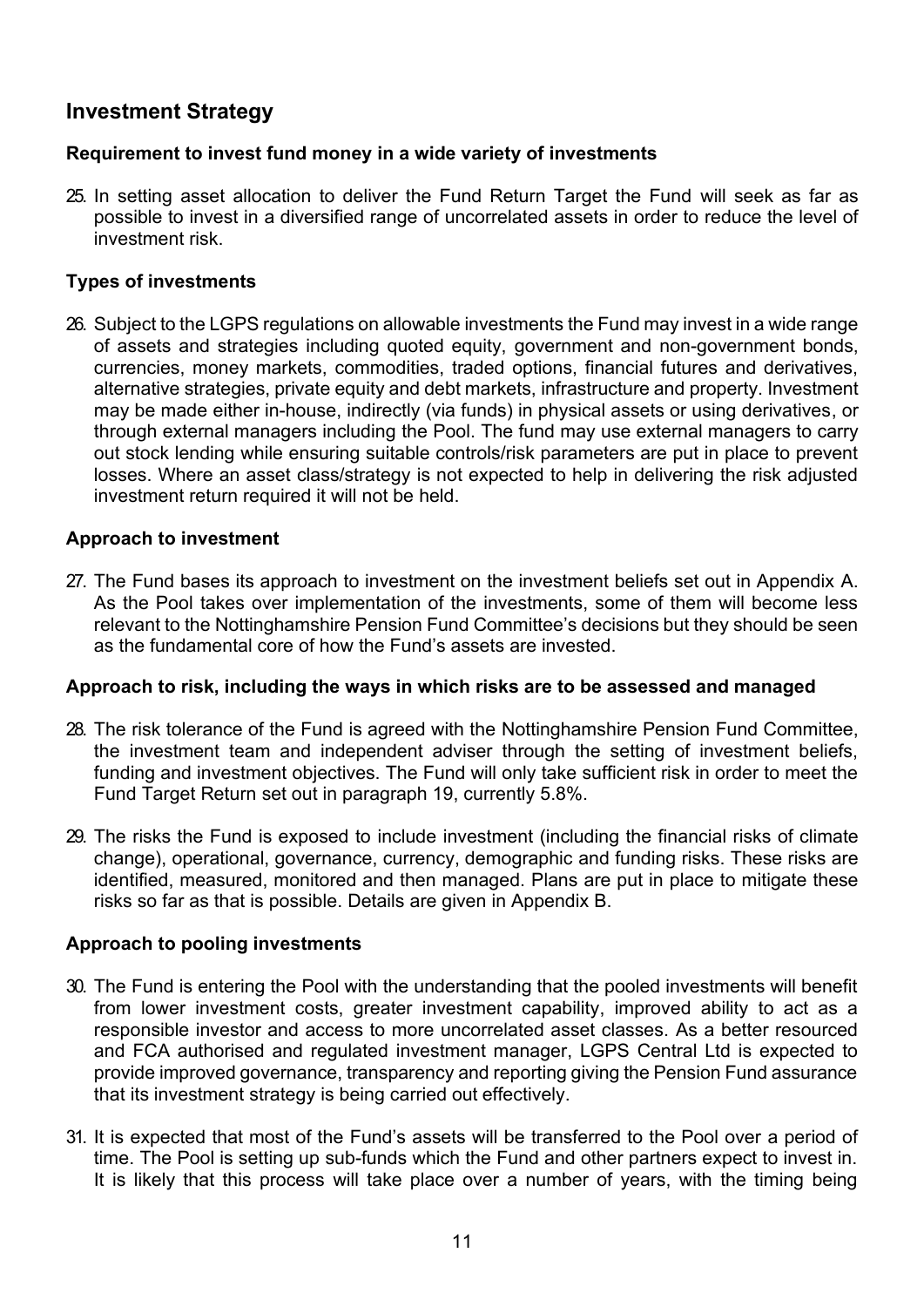dependent on market conditions and operational circumstances. Where there are financial or other barriers to transfers, assets may remain in the Fund's ownership.

- 32. Governance of the Pool is primarily through the Shareholders Forum, governed by a Shareholders Agreement and operating under company law, which has formal decision making powers. Nottinghamshire Pension Fund has equal voting rights alongside the other participating funds and unanimous decisions are required on key strategic matters. These are specified in the Shareholders Agreement and Articles of Association, and include the appointment and dismissal of the company's senior executives, approval of the company's strategic plan and any significant financial transactions, such as major acquisitions, lending or borrowing.
- 33. The degree of control to be exercised by the Shareholders through their reserved powers is be greater than is generally the case, in order to satisfy the Teckal exemption criteria and allow the company to undertake services on behalf of the investor funds without a formal procurement process.
- 34. The Joint Committee, established by an Inter-Authority Agreement, is the forum for dealing with common investor issues and for collective monitoring of the performance of the pool against the agreed objectives of the Pool. However, it has no formal decision-making powers and recommendations require the approval of individual authorities, in accordance with their local constitutional arrangements.
- 35. The government has made clear their expectation that pooled entities should be regulated by the Financial Conduct Authority (FCA) to ensure appropriate safeguards over the management of client monies. As such LGPS Central Ltd will be subject to ongoing oversight by the FCA and those holding key management positions, including the company directors, need to be approved persons, able to demonstrate appropriate knowledge, expertise and track record in investment management. The Directors of LGPS Central Ltd will also be personally liable for their actions and decisions.
- 36. Comprehensive programme governance arrangements are in place to ensure that costs and savings are managed in accordance with the agreed business case. The Section 151 Officers, or their nominated representatives, of each of the participating funds sit on the Practitioners Advisory Forum and regular meetings are held with the Chair and Vice-Chair of the Pension Fund Committee to ensure effective member oversight of progress and delivery. The Nottinghamshire Pension Fund Committee and the Local Pension Board are also being updated regularly on key developments and decisions.

#### **Assessment of the suitability of investments**

- 37. The policy of the Fund will be to treat the equity allocation (both listed and private) as a block aimed at maximising the financial returns to the funds (and thus minimising employers' contributions) consistent with an acceptable level of risk. Other investments, such as property, fixed income, infrastructure or cash are aimed at mitigating risks which the Fund are exposed to, such as inflation, cashflow shortage, interest rate changes etc.
- 38. The Fund has a target allocation towards infrastructure, currently 8%, which is intended to deliver secure long term income and some level of inflation protection. These assets may be either equity-like or bond-like in their nature and either listed or unlisted. The Committee monitors this weighting on a quarterly basis.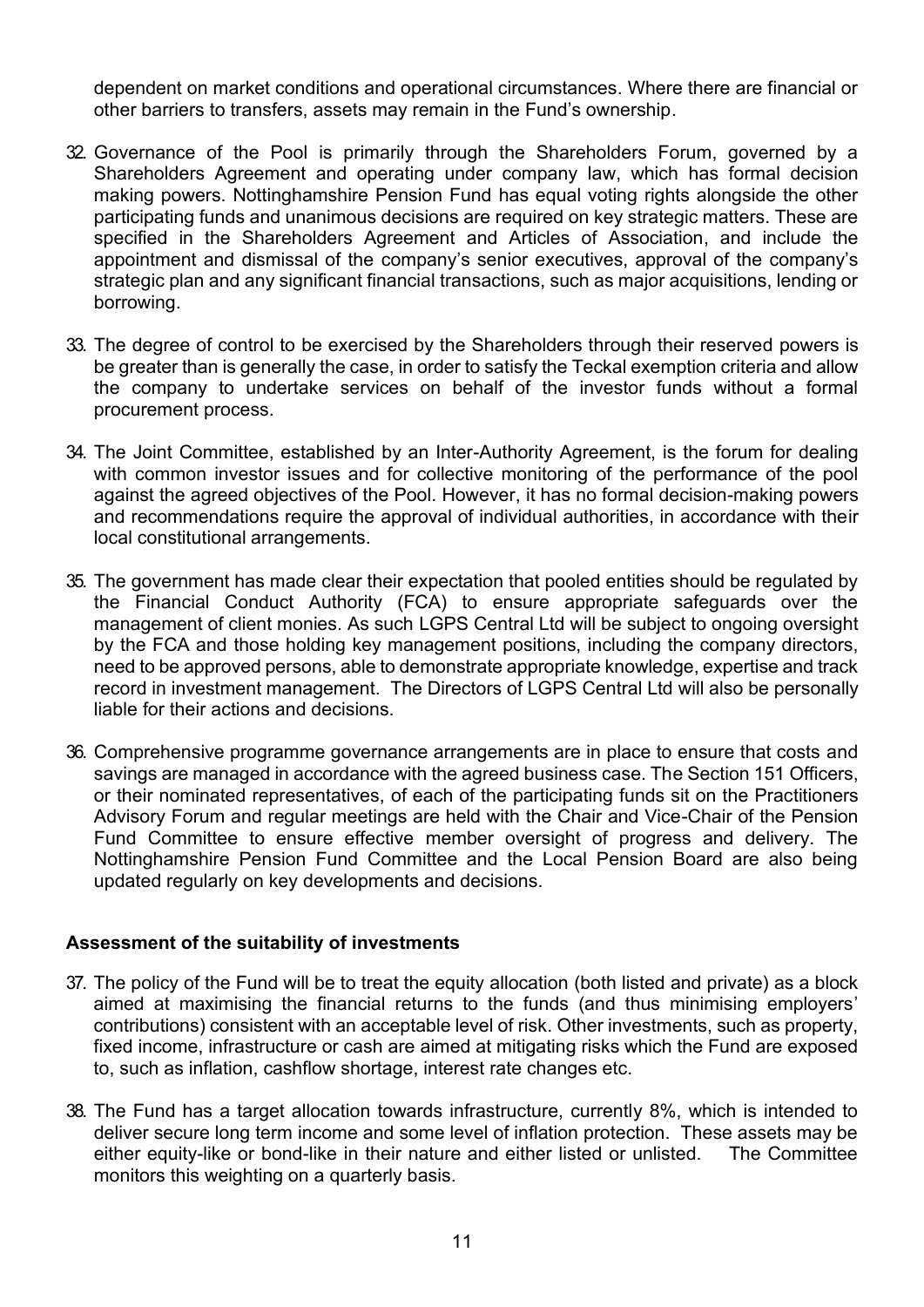- 39. The Fund allocates a maximum of 20% to a range of illiquid assets including infrastructure, equity and credit where there may be no exit until the end of a fund's life. The Fund expects these to provide credit where there may be no exit until the end of a fund's life. superior returns or risk mitigation in order to compensate for the lack of liquidity. Allocation to these assets are based on committed amounts and, owing to the nature of these vehicles, the actual net investment level may be lower, perhaps significantly so.
- 40. Cash will be managed and invested on the Fund's behalf by the County Council in line with the Pension Fund's treasury management policy. The policy is to invest surplus funds prudently, giving priority to security and liquidity rather than yield. If losses occur the Fund will bear its share of those losses.
- 41. Pension Fund cash is separately identified in a named account and specific investment decisions will be made on any surplus cash identified, based on the estimated cash flow requirements of the Fund. Part of the cash balance is allocated to individual investment managers and may be called by them for investment at short notice, so the majority of cash will be placed on call or on short-term fixed deposits. Unallocated balances may be placed directly with the Fund's custodian.

#### **Policy on social, environmental and corporate governance considerations**

- 42. Social, environmental and corporate governance considerations are taken into account in the selection, non-selection, retention and realisation of investments by both the Pension Fund and underlying managers on the Fund's behalf. Non-financial factors may be considered to the extent that they are not significantly detrimental to the investment return and the Committee is satisfied that members share their concerns.
- 43. It is recognised that Environmental, Social, and Governance ("ESG") factors including current and future impacts of climate change are important to long term investment performance and the ability to achieve long term sustainable returns. The Nottinghamshire Pension Fund Committee considers the Fund's approach to ESG in three key areas:
	- a. Selection considering the financial impact of ESG factors on its investments.
	- b. Stewardship acting as responsible and active owners, through considered voting of shares and engaging with investee company management as part of the investment process. The Committee supports the Stewardship Code.
	- c. Transparency & Disclosure commitment to reporting the outcomes of the Fund's stewardship activities.
- 44. In combination these three matters are often referred to as "Responsible Investment" or "RI" and this is the preferred terminology of the Fund. Effective management of financially material ESG risks should support the requirement to protect investment returns over the long term. The Committee bases its decisions in this area on its RI Investment Beliefs, which are set out within Appendix A.
- 45. The Fund has developed a Climate Strategy which was approved by the Committee in December 2020. The Climate Strategy describes the way climate-related risks are managed by the Fund and covers four main elements: governance of climate risk, climate-related beliefs, objectives and strategic actions. The Committee will review the Climate Strategy on an annual basis.
- 46. The Pool has a fully developed set of RI policies, which are in line with the Committee's own investment beliefs. This includes a *Responsible Investment & Engagement Framework*, a *Statement of Compliance with the UK Stewardship Code*, and *Voting Principles*. The Fund, through the Pool's Practitioners Advisory Forum, contributes to the development of these policies. LGPS Central Ltd is responsible for ensuring that underlying managers in the Pool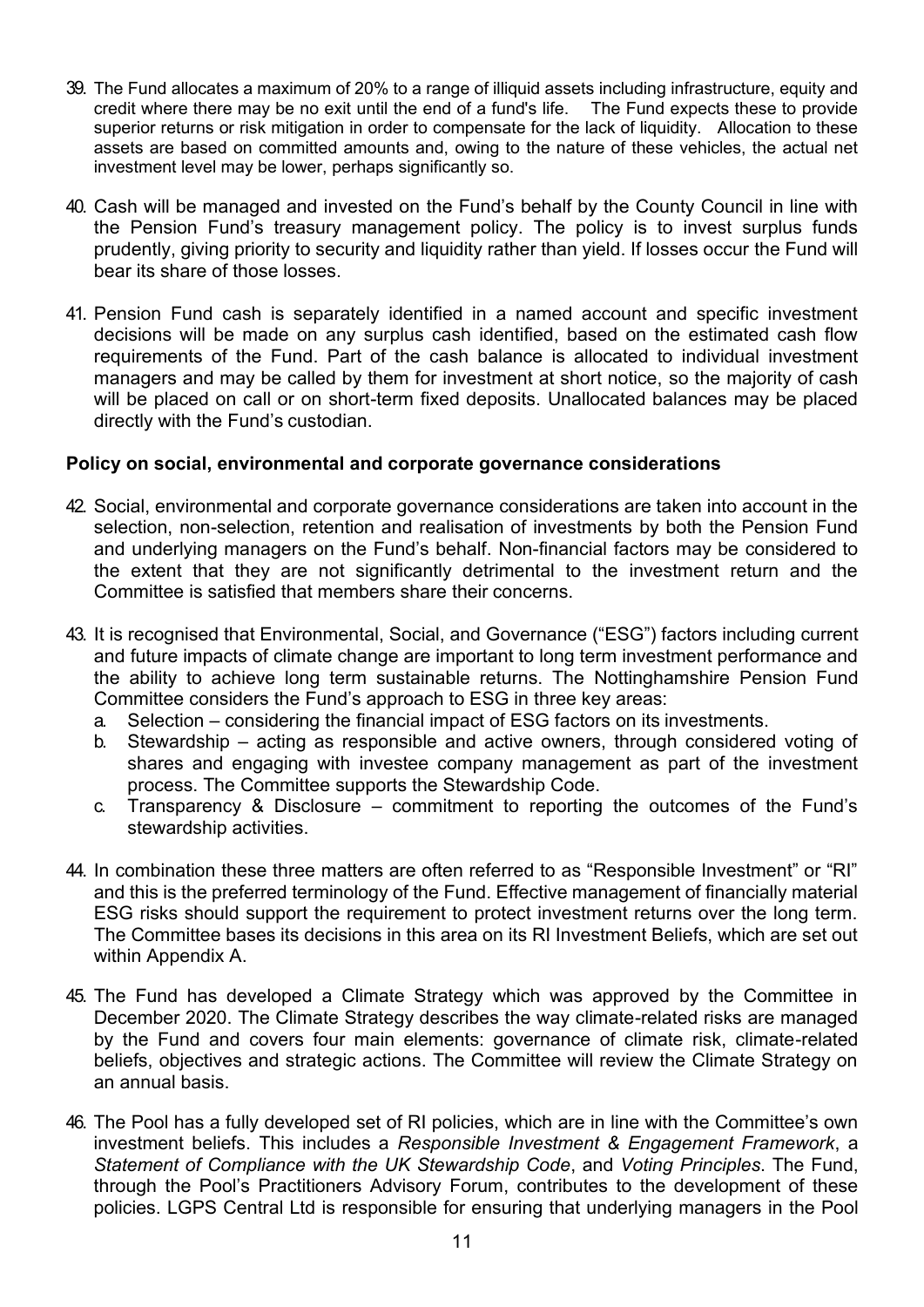meet with the requirements of this policy. LGPS Central Ltd will also engage directly with investee companies to promote sustainable business practices that reward long-term investors. Voting rights will be instructed according to the Pool's agreed *Voting Principles*. LGPS Central Ltd will be required to report on its RI policy to the Committee on a regular basis in order to demonstrate the implementation of the agreed RI policies.

47. The Fund has articulated an investment belief on the relevance of climate change for financial markets (see Appendix A). In line with this belief, the Fund will actively look for investments which can be expected to benefit as a result of the long-term impacts of climate change.

#### **Policy on the exercise of the rights (including voting rights) attaching to investments**

- 48. Membership of the Local Authority Pension Fund Forum (LAPFF) helps Nottinghamshire Pension Fund to engage with companies to understand issues and to promote best practice. LAPFF was set up in 1990 and is a voluntary association of the majority of Local Authority pension funds based in the UK with combined assets of over £300bn. It exists to protect the long term investment interest of local authority pension funds, and to maximise their influence as shareholders by promoting the highest standards of corporate governance and corporate responsibility amongst investee companies.
- 49. The Committee believes that voting is an integral part of the responsible investment and stewardship process. The Fund manages its ownership responsibilities through its partnership with LGPS Central Ltd, Hermes EOS and via its investment managers. Hermes EOS is a major independent corporate governance and shareholder advisory consultancy procured by LGPS Central Ltd. Hermes EOS exercises all the Fund's voting rights in line with the shared proxy voting guidelines.
- 50. The Pool is a Tier 1 signatory to the Stewardship Code.
- 51. Hermes EOS reports quarterly on its voting activity, and these reports are available to Committee Members and the membership through the website. The availability of this information is stated in the Annual Report.

### **Other Issues**

- 52. The Fund's assets are held in custody by a combination of an independent custodian, investment managers and in-house. The performance of fund managers will be measured against individual benchmarks and the overall fund, including cash returns, against the Fund Target Return. Performance will be measured by an independent agency. The statement of accounts will be audited by the County Council's external auditors.
- 53. The investment management arrangements of the Fund can be found in the latest annual report (available on the Fund's website, [www.nottspf.org.uk\)](about:blank). The Fund also publishes details of its holdings on the website on a quarterly basis.
- 54. This Investment Strategy Statement will be kept under review and will be revised following any material changes in policy.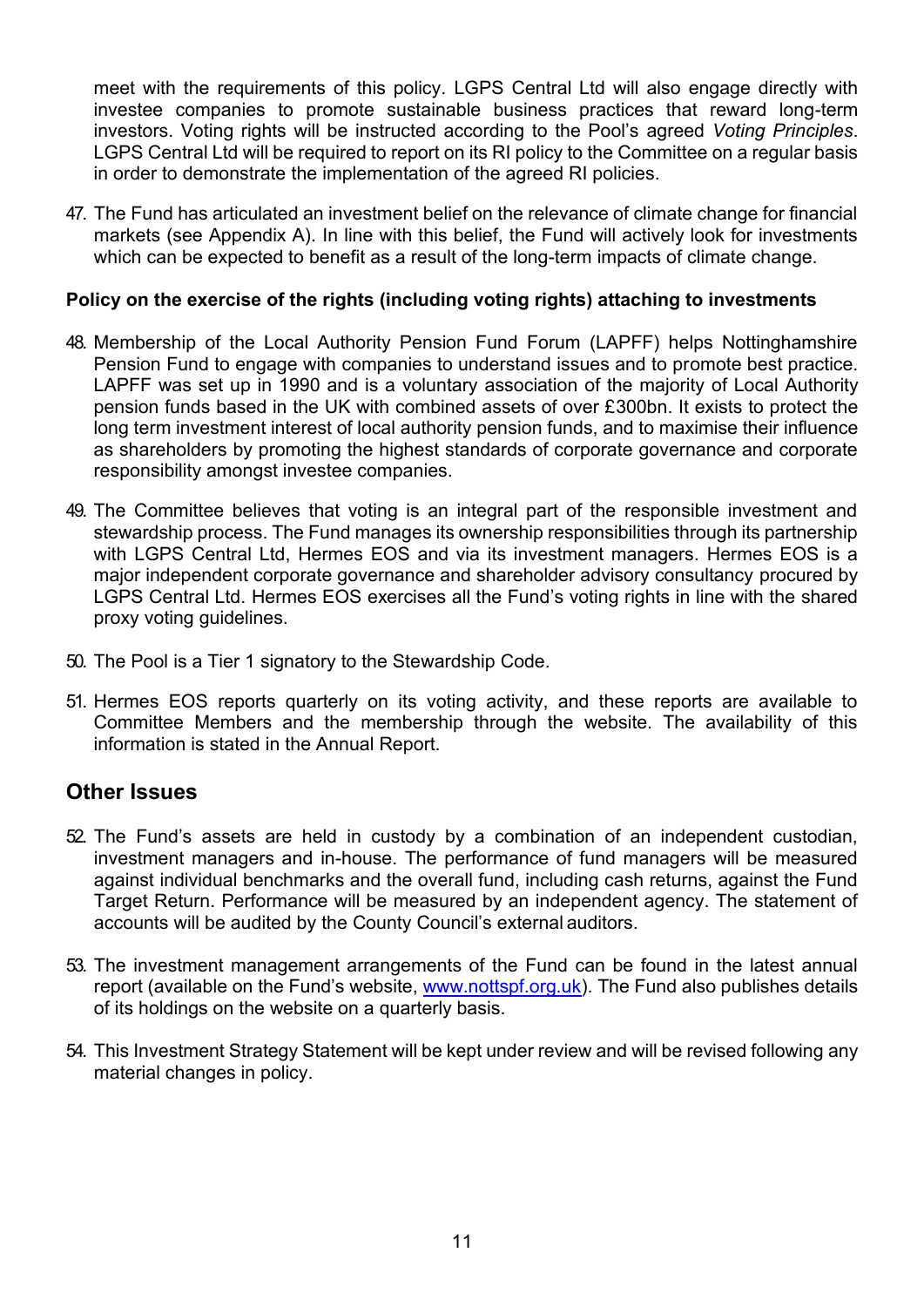## **APPENDIX A - Statement of Investment Beliefs**

55. The Fund's investment beliefs outline key aspects of how it sets and manages its exposures to investment risk. They are as follows:

### Financial market beliefs

- Return is related to risk but taking calculated risks does not guarantee returns. The actual outcome may be higher or lower than that expected.
- The Fund has a long term investment horizon and is able to invest in volatile and/or illiquid investment classes in order to generate higher returns.
- Markets are dynamic and are not always efficient, and therefore offer opportunities for investors.
- Diversification is a key technique available to institutional investors for improving riskadjusted returns.

#### Investment strategy/process beliefs

- Return and risk should be considered relative to the Fund's liabilities, funding position and contribution strategy. Risk should be viewed both qualitatively and quantitatively. Particular focus should be given to the risk of loss and also to the nature and likelihood of extreme events so that the Fund is not a forced seller of assets.
- Strategic asset allocation is a key determinant of risk and return, typically more important than manager or stock selection.
- Equities are expected to generate superior long-term returns relative to Government bonds.
- Alternative asset class investments are designed to further diversify the portfolio and improve its risk-return characteristics.
- Active management can add value over time, but it is not guaranteed and can be hard to access. Where generating 'alpha' is particularly difficult, passive management is preferred.
- Operational, counterparty and reputational risk need assessment and management, in addition to investment risk.
- Managing fees and costs matter, especially in low-return environments. Fee arrangements with our fund managers – as well as the remuneration policies of investee companies – should be aligned with the Fund's long-term interests.

#### Organisational beliefs

- Clear investment objectives are essential.
- Effective governance and decision-making structures that promote decisiveness, efficiency and accountability are effective and add value to the Fund.
- The Nottinghamshire Pension Fund Committee's fiduciary duty is to the members of the Pension Fund. While they are not trustees, they have trustee-like responsibilities.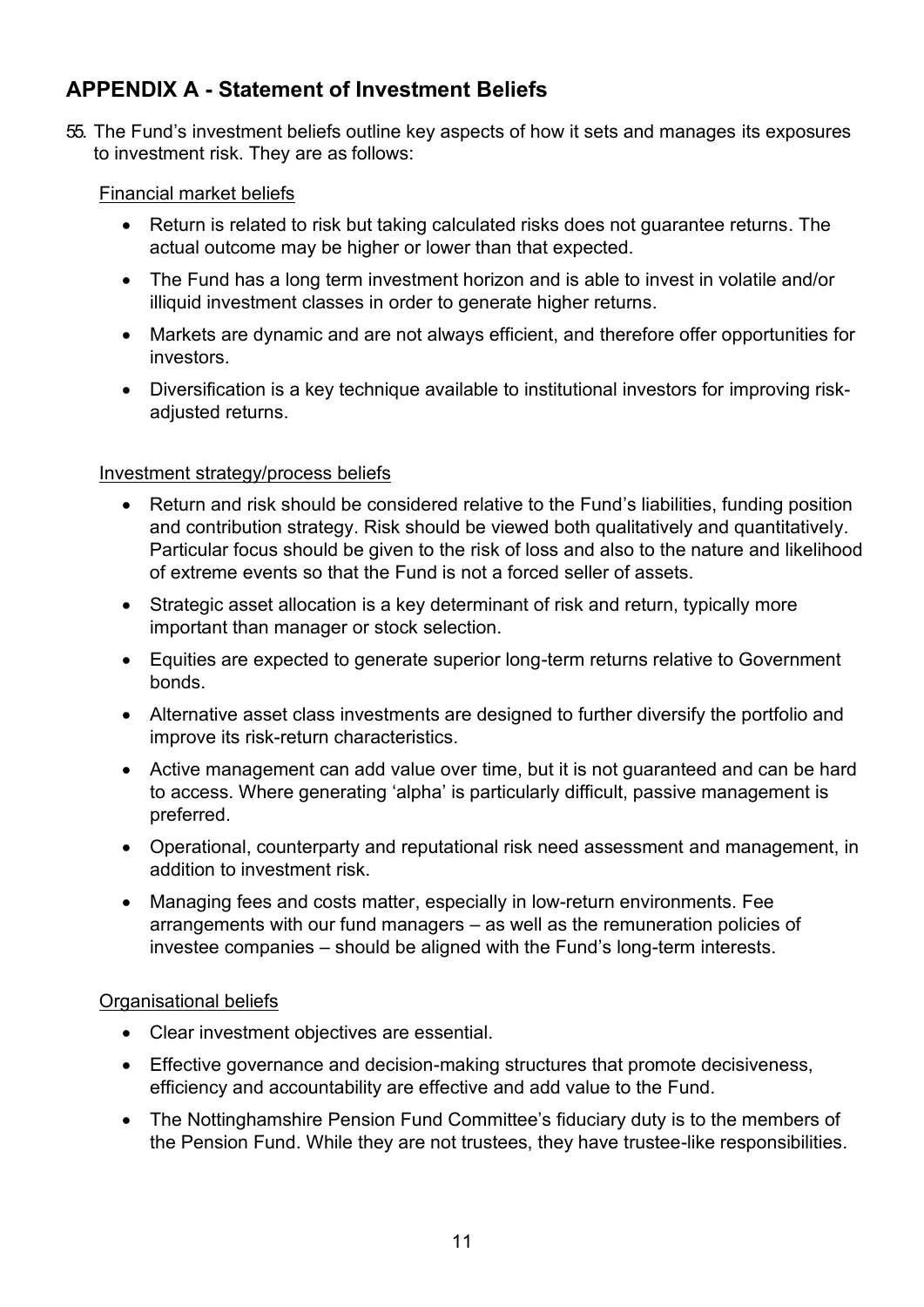#### Responsible investment beliefs

- Responsible investment is supportive of risk-adjusted returns over the long term, across all asset classes. As a long-term investor, the Fund should seek to invest in assets with sustainable business models across all asset classes.
- Responsible investment should be integrated into the investment processes of the Fund, the Pool, and underlying investment managers.
- A strategy of engagement rather than exclusion is more compatible with fiduciary duty and is more supportive of responsible investment.
- Investee companies and asset managers with robust governance structures should be better positioned to handle the effects of shocks and stresses of future events.
- There is risk but also opportunity in holding companies which have weak governance of financially material ESG issues. Opportunities can be captured so long as decisions are based on sufficient evidence and they are aligned with the Fund's objectives and strategy.
- Climate change and the response of policy makers has the potential to have a serious impact on financial markets. Engagement, using partnerships of like-minded investors where feasible, can mitigate this risk.